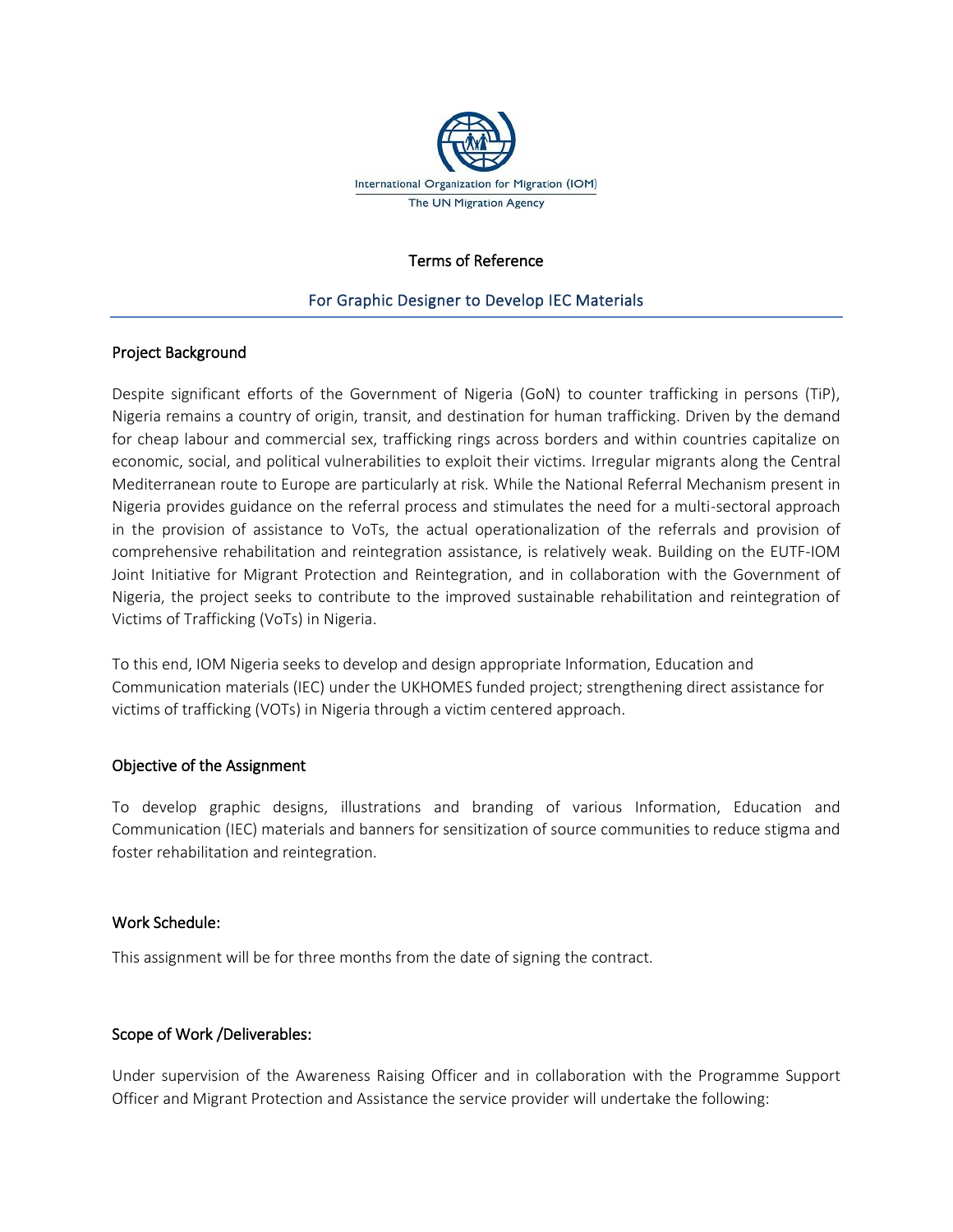- Using already developed characters and illustrations for IEC materials under the EU-IOM Joint Initiative for Migrant Protection and Reintegration, deliver creative and innovative illustrations and designs for publications (for print and web), reports, communication for social change IEC materials, generic IEC, and training resources as follows:
	- o Poster designs with 8 illustrations that can be used for, A3 posters and A5 fliers
	- o T-shirt designs with 5 illustrations
	- o Sticker designs with 5 illustrations
	- o Cap designs with 2 illustration (two different types)
	- o Wrist band design
	- o Bag designs with 2 illustrations
- Multimedia for communication for social change IEC materials, generic IEC, and training resources.
- Recommend printing standards for designed IEC materials and illustrated manuals. Final products must conform to IOM standards for print and photography.
- Contribute to other graphic design needs as required.

# Qualifications or Specialized Knowledge/Experience Required:

- Educational qualifications in the specific area of graphic design, and /or illustration, and /or multimedia, and /or photography
- At least 3 years proven work experience in graphic design, and /or illustration, and /or multimedia, and /or photography
- In relation to graphic design and illustration, demonstrated knowledge of Adobe creative Suite, InDesign or other necessary graphic design software
- In relation to Multimedia and moving image, demonstrated knowledge of Adobes Premier, Avid Pro, Pro Cut and/or any other multimedia software
- In relation to Photography proven experience in image capturing, manipulation and development
- Proven experience of graphic production from start to published/printed product with knowledge of printing processes (offset and digital) and colour management.
- Knowledge and experience working with brand and imagery for UN and non-governmental agencies

# Competencies

- A high level of organizational and coordination skills
- A high level of attention to detail
- An excellent command of the English language both written and oral and fluency in local languages
- Highly developed communication skills
- Motivated and can work independently as well as in a team environment
- Pro-active team player who can work under pressure to meet deadlines
- Interest in social and electronic media, networking and developing communications